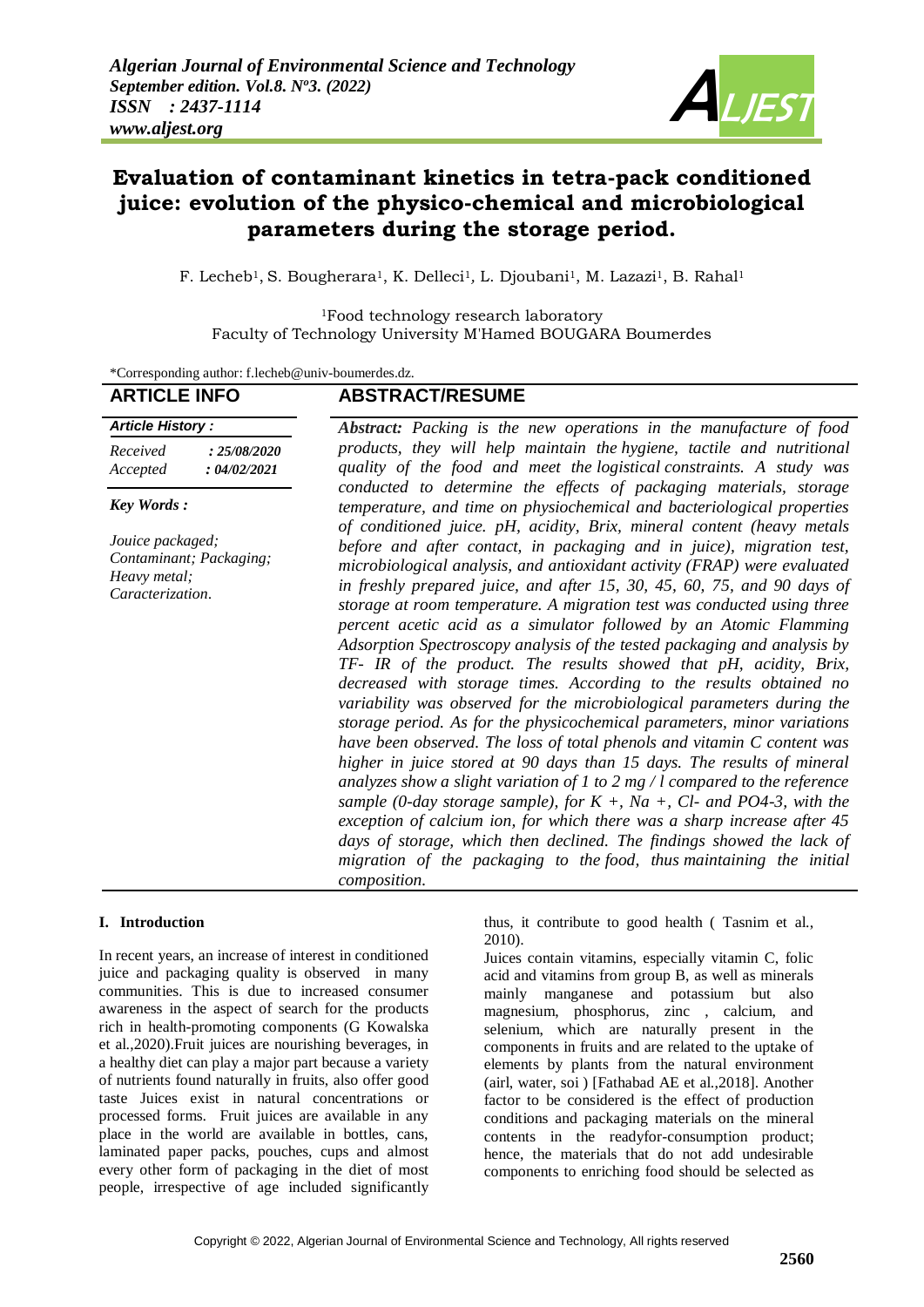the packaging material (Rodushkin I and Magnusson A. 2005; Fan Y-Y et al.,2014)

Heavy metal contamination of fruit juice, vegetables, and other crops is a major concern in the world, the recent recherche prove their accumulation in food in elevated concentrations could cause serious risk to human health if it is consumed (D Vousta et al., 1996; D.J.Ashworth et al., 2004)

according to Okoronko (N E Okoronkow et al., 2005), heavy metals have been detected in vegetables and fruits at levels that exceed the standard recommends. although some heavy metals have no harmful effects in plants, metals like copper, zinc, and iron are essential elements in the body of the plant due to their physiological functions. The essential elements are very important because they are involved in many enzyme systems in the human body. However, high concentrations are toxic (D M Miller and W P Miller, 2000).

A major issue remains the question of the effect of container form on product quality (Siegmund et al., 2004). It may be responsible for various contaminations (chemical, physical, and microbiological) (Konko and al, 2004).

For this purpose, polymers usually can not be considered as ideal packaging materials, as several interactions are likely to occur with the product it self or with the environment through several phenomena; permeation, migration and sorption; leading to various effects.

A large number of investigations have been published describing these phenomena and providing in-depth reviews of the possible interactions between juice and packaging material by Nielsen and Jagerstad (1994), Fayoux and al. (1997), and Askar (1999).

Despite these drawbacks, stratified cardboard packaging has been commonly used as containers for fruit juices and nectars, as they provide a range of advantages.

The main objective of our analysis is to determine the evaluation of a locally fabricated orange juice will experience over a particular period of time, while observing the kinetics of the contaminants, and taking into account the physico-chemical and bacteriological parameters involved: pH, temperature, acidity, contact time, heavy metals, minerals and other.

# **II. Materials and methods**

The samples that were the topic of our research were packed in an aseptic tetra packaging (1l of volum). A batch of 150 bottles held at room temperature for three months was dedicated to testing the kinetics of various forms of pollutants. All juice samples were analyzed initially and at regular intervals of 15 days and for 3 month.

# **II.1. Microbiological analysis**

The microbiological quality of the juice was assessed on the basis of total Viable Bacterial Count (TVBC), Total Coliform Count (TCC), and Total Fungal Count's (TFC) using Plate count agar (PCA), MacConkey agar (MCA), and Potato Dextrose agar (PDA), respectively. Juice samples were spread onto these plates and incubated at 37°C for 24 hr except for detection of fungi, which were incubated at 25°C for 5 days (**Normes JORA N° 35 27-05-1998).**

# **II.2. Heavy metals analysis of the juice**

50 mL of each juice sample was placed into a 250 mL beaker. 50 mL of aqua regia prepared from analytical grade concentrated 36% HCl and concentrated 63% HNO<sup>3</sup> was added. The mixture was covered with a watch glass, heated, and reflux on a hot plate. Additional 10 mL of the aqua regia was added and the heating continued until the color was very light yellow. The last step was repeated and the solution evaporated until the volume was about 15-20 mL. The solution was cooled and 10 mL of 30%  $H<sub>2</sub>O<sub>2</sub>$  (AR) added and heated without boiling until effervescence was minimal to ensure complete digestion. The heating was continued and the volume reduced to about 10 mL. The beaker was removed from the hot plate cooled and the walls washed down with double distilled. The digest was filtered using Whatman No. 4 filter paper into a 50 mL volumetric flask and then diluted with double distilled water to the 50 mL mark. All the digested samples were analyzed for As, Cr, Pb, Se, Sb, Ba, Hg, and Cd using Inductive Coupled Plasma Atomic Emission Spectrometer (ICP).

# **II.3. Mineral analysis of the juice**

The Concentrations of five trace elements (Ca, PO, Na, K, and CI) were analyzed in all juice samples. In this research, 2 mL of each juice samples were taken into vessels. 20 mL of mix concentrate nitric acid–hydrogen peroxide (9:1, v/v) were added to each vessel and well shaken and kept at room temperature for 10 min until the samples were homogenized. Afterward, the vessels were retained in the covered Polytetrafluoroethylene (PTFE) container. As next step, for 15 min samples were heated (at 80 % of total power (1800 W)) following one-stage digestion programmed. After cooling, to eliminate the extra acid, the subsequent solutions were evaporated to semi-dried mass, and afterward diluted up to 50 mL in volumetric flasks with deionized water and retained as a stock sample solution. Total Ca, PO, Na, K, and CI concentration were determined spectrophotometry according to the Standard method (**Karbouj, 2008**).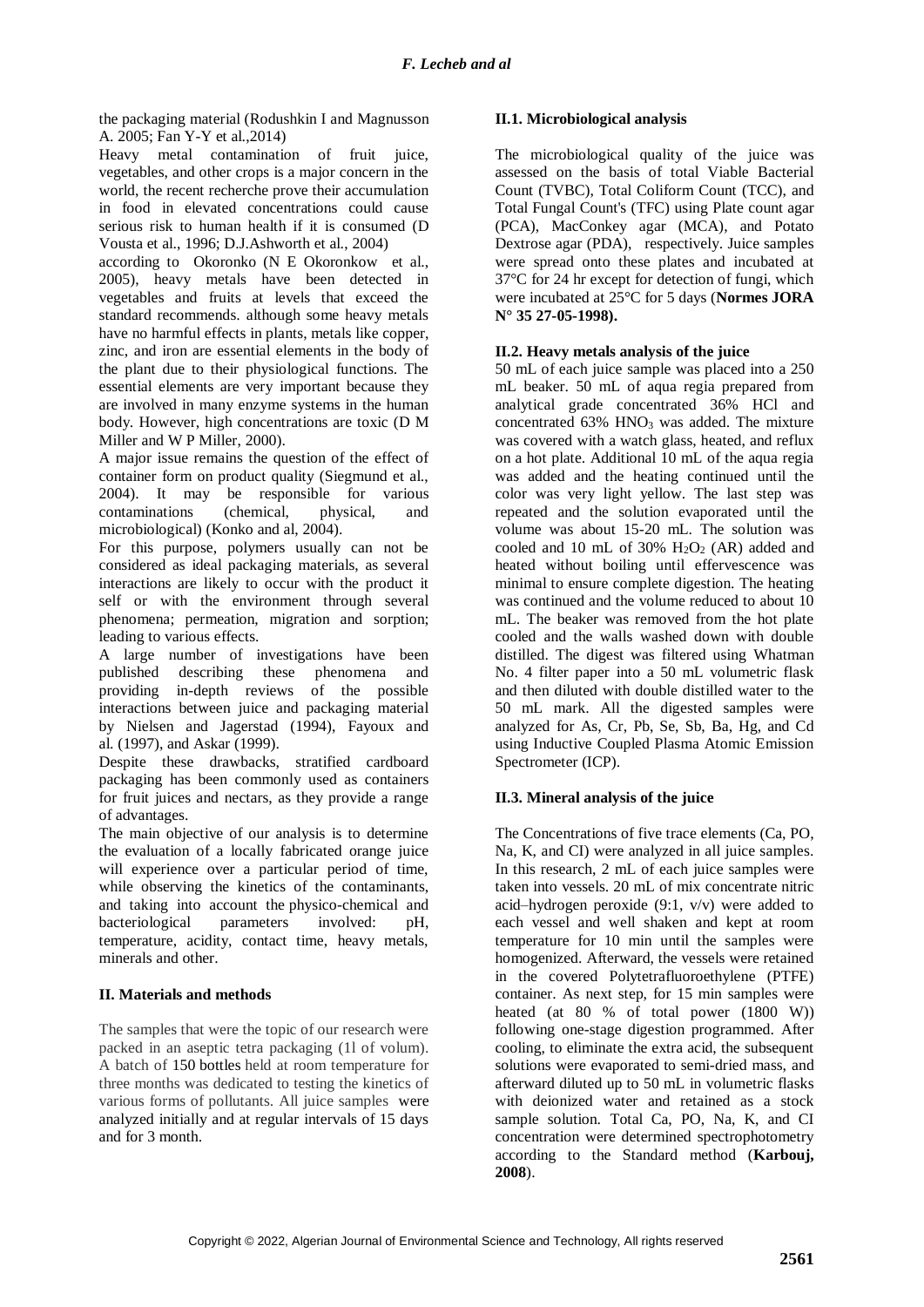## **II.4. Chemical analysis**

Acidity, pH, migration test and soluble solid were analyzed initially and at regular intervals of 15 days and for 3 month. pH was measured using pH meter (ISO 1842 :1991). Acidity was determined according to the method of NF V 05-101 (1974). Soluble solids were determined with a refractometer, according to the method of Arfa, (2008).

#### **II.5. Determination of ewect on DPPH radical**

The effect of extracts on DPPH radical was estimated according to the method of Yen et Duh, (1994). The juice samples were diluted with methanol and added to a methanolic solution (2 mL) of DPPH radical (the final concentration of DPPH was  $6 \times 10$ -5 M). The mixture was shaken vigorously and left standing at room temperature for 1 min; the absorbance of the resulting solution was then measured spectrophotometrically at 517 nm. Ascorbic acid was used as a reference. Lower absorbance values of the reaction mixture indicated higher free radical scavenging activity. The capability of scavenging the DPPH radical was calculated by using the following formula.

% inhibition =  ${(A_0 - Ae)/A_0}$  \* 100}

Where,  $A_0$  is the absorbance of the control reaction, and Ae is the absorbance in presence of all of the juice samples and references.

## **III. Results and discussion**

## **III.1. Microbiological analysis**

In order to estimate the microbiological quality (stability) of the juice during the storage period (90 days) a series of microbiological analysis (total germs, total Coliforms, yeasts and molds) was conducted, the results are shown in the following table.

|  | Table 1. Result of microbiological analysis |
|--|---------------------------------------------|
|--|---------------------------------------------|

| <b>Days</b><br><b>Flora</b><br>(CFU/ml) | $\mathbf{0}$ | 15         | 30         | 45         | 60         | 75                       | 90         | <b>Norms</b><br>(JORA)<br>$N^{\circ}35.19$<br>98) |
|-----------------------------------------|--------------|------------|------------|------------|------------|--------------------------|------------|---------------------------------------------------|
| total germs<br>$(37^{\circ}C)$          | Abs          | Abs        | Abs        | Abs        | Abs        | Abs                      | Abs        | 20                                                |
| total germs<br>$(22^{\circ}C)$          | Abs          | Abs        | Abs        | Abs        | Abs        | Abs                      | Abs        | < 100                                             |
| total<br><b>Coliforms</b>               | Abs          | Abs        | Abs        | Abs        | Abs        | <b>Abs</b>               | Abs        | Abs                                               |
| fecal<br>coliforms                      | Abs          | Abs        | Abs        | Abs        | Abs        | <b>Abs</b>               | Abs        | Abs                                               |
| <b>veasts</b><br>molds                  | Abs<br>Abs   | Abs<br>Abs | Abs<br>Abs | Abs<br>Abs | Abs<br>Abs | <b>Abs</b><br><b>Abs</b> | Abs<br>Abs | Abs<br>Abs                                        |



The findings of the microbiological study of the studied juice, processed under normal temperature and humidity conditions for 90 days, show a complete absence of contaminants (totals germs, totals Coliforms, yeast and molds, etc.).

This means that it is of very good meteorological consistency, since the latter follows a closed circuit and undergoes pasteurization at an appropriate temperature and time to ensure the optimal microbiological quality.

Microbiological tests were carried out on a juice packed in a tetra pack, confirmed the good microbiological quality of the packaging and inspected that this type of packaging prevents all microbial proliferation by using a film made of aluminum and polyethylene and maintains the nutritional quality of the food under optimal storage conditions **(Arfa, 2008).**

Several experiments performed on a juice packaged plastic bottles without prior pasteurization and those with pasteurization demonstrated significant bacterial proliferation in the case of nonpasteurization, suggesting that the packaging design does not affect the microbiological effect quality of juice.

## **III.2. Physico-chemical analysis**

The juice thus packaged in a tetra pack and stored at room temperature, undergoes a range of physicochemical analyzes, namely pH, acidity, Brix, mineral content

*Table 2. Evolution of pH, acidity and brix degrees of orange juice during storage at 25 ° C (in tetra pack).*

| <b>Days</b> | pH               | Acidity $(g/I)$ | <b>Brix</b>      |
|-------------|------------------|-----------------|------------------|
|             |                  |                 |                  |
| 0           | $3.63 \pm 0.137$ | $3.02 + 0.12$   | $11.63 + 0.55$   |
| 15          | $3.56 + 0.012$   | $3.28 \pm 0.04$ | $11.8 + 0.10$    |
| 30          | $3.55+0.00$      | $2.99 + 0.10$   | $11.9+0.00$      |
| 45          | $3.43+0.00$      | $3.16 + 0.04$   | $12 + 0.00$      |
| 60          | 3.43 0.021       | $2.88 \pm 0.08$ | $11.93 \pm 0.06$ |
| 75          | $3.43 + 0.015$   | $2.88 \pm 0.00$ | $11.57 + 0.12$   |
| 90          | $3.3 + 0.08$     | $2.88 \pm 0.00$ | $11.5 \pm 0.00$  |

According to the results, the evolution of the pH at 25 ° C is characterized by a gradual decrease throughout the storage period, and which meets the values set by the GMPs of this company (3, 35 - 3.45), as well as the guide to good hygiene practice in the Algerian industries of fruit juices, nectars and derived products (December 2011).

This considerable decrease in pH is mainly due to the addition of citric acid, or even ascorbic acid

There is a significant rise in acidity after 30 days of storage as per the results obtained. In the last 3 samples, which reflect values in compliance with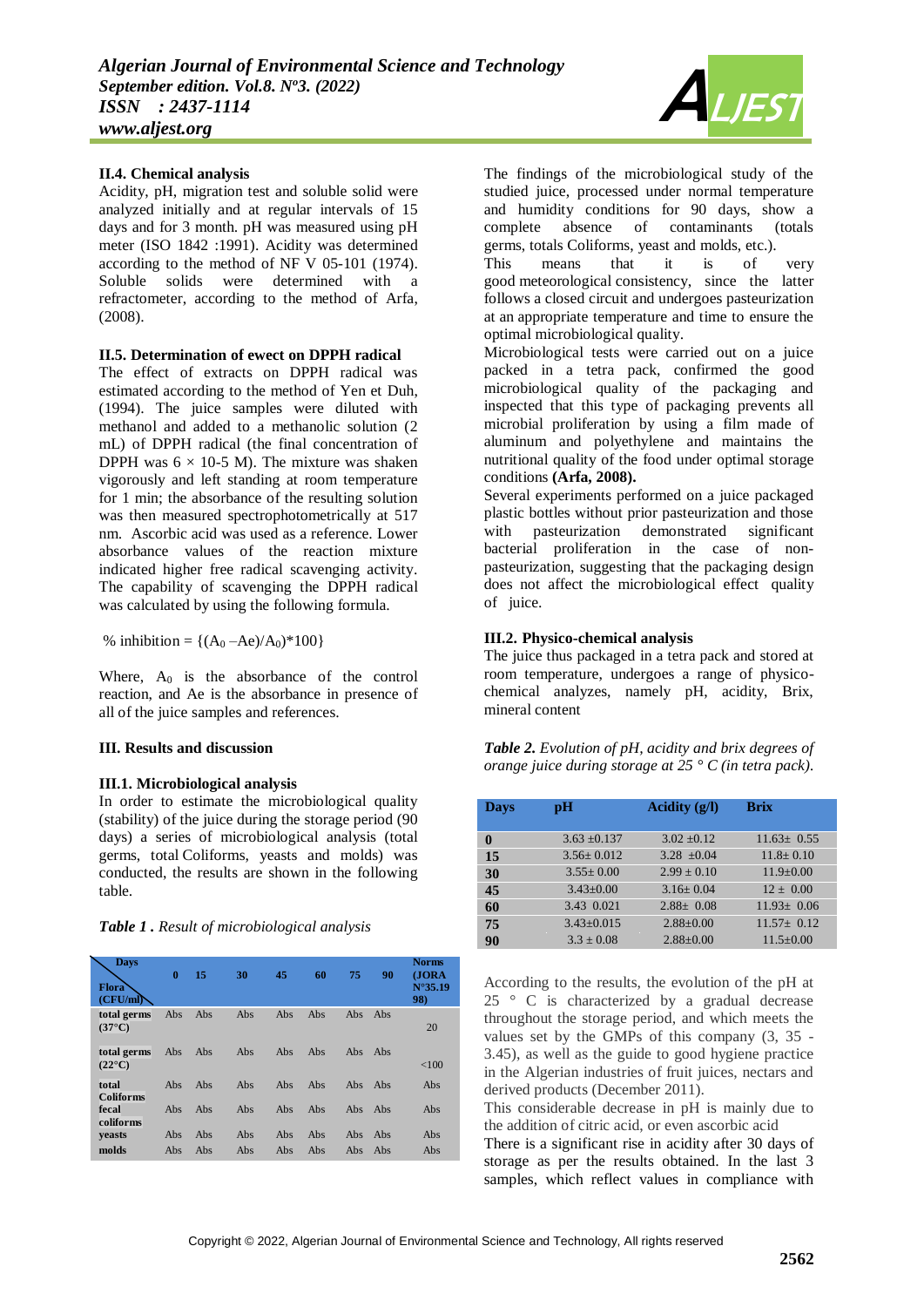this company's GMP (2.9-3.2), a remarkable acidity stability was noted beyond 45th days.

This acidity is closely related to pH, it can be primarily attributed to the introduction of citric and ascorbic acid or alcoholic fermentation, this interpretation is supported by the research done by Echeverria and Valich (1989) and that of Bourokaa (2012), which provided that this acidity can also be attributed to malic acid in introduction to citric acid and ascorbic acid and, to a lesser degree, to succinic acid.

This acidity results in a pH between 3.0 and 3.5 (Nagy and Shaw, 1990), usually between 0.5 and 1.1 grams of citric acid per liter of juice. In addition to its essential role in orange juice's tangy taste, acidity has a profound effect on the sensory experience of the juice's volatile compounds.

According to the results obtained, we note that the brix values meet the values required by the GMPs of this company (11.9  $\pm$  0.2), with a slight decrease after the 75th day of storage, this may be due either partial fermentation of added sugar or sugar from fruit. This hypothesis is confirmed by the work carried out by Echeverria et al. (1989).

These results also comply with the national legislation of the importing country, which has set a minimum Brix value for reconstituted fruit juices and reconstituted purees between 11.8 and 11.23 at  $20$   $\degree$  C. It is understood that the Brix value varies according to the geographical areas (ALINORM 05/28/39, 2005).

The delegation of Brazil believed that a provisional brix value of 11.5 was better than the absence of value (FAO / WHO 2003).

The delegations of the EC and the Russian Federation argued for a minimum Brix value of 11.2, which was close to that indicated in the Codex Standard for Oranges (11.0) (Codex STAN 245- 2004 ), and which would ensure the palatability of the product in the European Community and the Russian Federation, as well as the value used in certain markets. Many delegations who have spoken on this issue have stated that they share this point of view (ALINORM 05/28/39, 2005).

| Table 3. Results of mineral analyzes. |  |  |  |  |
|---------------------------------------|--|--|--|--|
|---------------------------------------|--|--|--|--|

| <b>Days</b>  | $Ca^{++}$<br>(mg/l) | Po4 <sup>3</sup><br>(mg/l) | $Na+$<br>(mg/l) | $\mathbf{K}^+$<br>(mg/l) | CF<br>(mg/l) |
|--------------|---------------------|----------------------------|-----------------|--------------------------|--------------|
| $\mathbf{0}$ | 12.5                | 9.67                       | 60              | 5.3                      | 17           |
| 15           | 11                  | 10.33                      | 54              | 5.8                      | 18           |
| 30           | 11                  | 10.67                      | 57              | 5.8                      | 17           |
| 45           | 21                  | 10.67                      | 56              | 5.8                      | 17           |
| 60           | 11.5                | 10.67                      | 58              | 5.9                      | 16           |
| 75           | 11.5                | 12.33                      | 59              | 5.9                      | 17           |
| 90           | 10.5                | 10.67                      | 51              | 5.9                      | 17           |

The results obtained show a slight variation of 1 to 2 mg / l compared to the reference sample (0-day

storage sample), for  $K +$ , Na +, Cl· and PO<sub>4</sub><sup>-3</sup>, with the exception calcium ion, for which there was a sharp increase after 45 days of storage, which then declined.

The contribution of mineral salts to the flavor of orange juice is not very well understood. However, Bourokaa (2012) found that these salts have an important role in the sensory property of the juice.

Park and al (1983) stated that potassium is the most abundant mineral in orange juice. Its concentration, as well as those of sodium, magnesium and calcium depend on the harvest period of the raw materials. In general, the mineral content of oranges tends to decrease as the season progresses. Roussef and Nagy (1987), for example, observed a highly significant positive correlation between the potassium content and the degree of preference of an orange juice by consumers.

It is understood that mineral salts cause "saltingout" phenomena, i.e. promoting the release of volatile compounds from the aqueous phase to the vapor phase, and requiring a salt concentration (Leland, 1997).

#### **III.3. Antioxidant activity**

The figure below (fig.01), shows the results of the evolution of the anti-radical activity (percentage of DPPH radical inhibition) as a function of different concentrations of the studied juice compared to the control ascorbic acid.



## *Figure 01. Temporal evolution of antioxidant activity (DPPH).*

*Assay 1: juice sample corresponds to the 15th day of storage; Assay 5: juice sample corresponds to the 60th day of storage; Assay 7: juice sample corresponds to the 90th day of storage; AC1: Control Ascorbic Acid solution; S1, S2, S3, S4, S5, S6, S7: corresponds to the dilutions made for each sample from 10-1 to 10-7 .*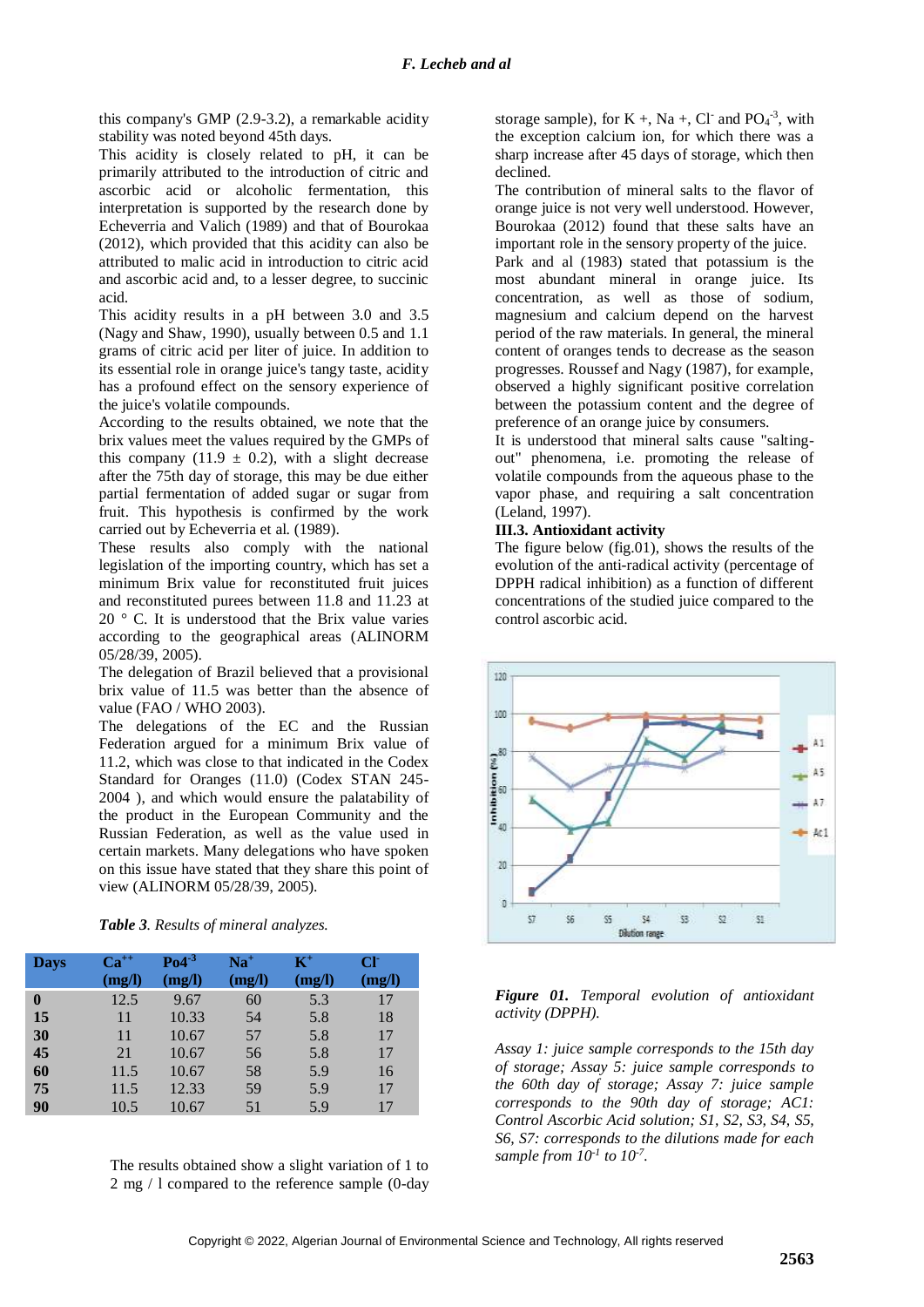

During the first four dilutions, the percentage of inhibition remained stable for the three samples tested. This can be explained by a strong radical scavenging power and a high concentration of ascorbic acid in the juice.

There is a small discrepancy between the inhibition curves of the different samples, which may be attributable to a minor degradation of ascorbic acid as a result of the duration of the juice's physicochemical properties (acidity) and temperature storage.

According to Sizer and al., (1988) the temperature and the duration of storage seem to be the most

critical factors favoring the degradation of vitamin C. Indeed, a study by Roschmillas and al., (2007); shows that the retention of ascorbic acid in orange juice packaged in PET bottles was significantly higher at  $4^\circ$  C than at  $25^\circ$  C. This is confirmed by other authors: Kabasakalis and al., (2000); Ayhan and al., 2001; Zerdin and al., (2003) and Esteve and al., (2005).

Other studies have found that ascorbic acid can also break down in the absence of oxygen. In an acidic and hot environment, ascorbic acid undergoes dehydration and decarboxylation which lead to the formation of intermediate products, carbon dioxide and furfural (Huelin and al., 1971). This anaerobic degradation has been observed in orange juice during storage (berlinet, 2007).

Thus, many bibliographic works have testified that orange juice during its storage is a very reactive medium. Its parameters of nutritional and organoleptic quality are affected, among other things, by temperature, storage time, oxygen content (Polydera and al., 2003; Zerdin and al., 2003).

At the end of the fourth dilution, the percentage of inhibition of the control solution remains stable unlike the 3 samples of the juice this can be explained by the resistance of synthetic ascorbic acid compared to natural.

A gradual decline in the first sample curve is thus observed, this is explained by a correlation betwee n ascorbic acid concentration and inhibition percen tage (khoudali and al, 2014).

As for the last two samples, a slight increase at the seventh dilution took place due to different possible reactions between the different intrinsic constituents of the juice.

# **III.4. Research of contaminants (heavy metals)**

Until looking for contaminants (heavy metals) and their evolution over the storage period, it is important to first search for them in the packaging before contact.

#### **III.4.1. Heavy metals in packaging and juice before contact**

The results are illustrated in the following table

*Table 04. heavy metals changes during storage time of fruit juices and packaging materials befor interaction treatment.*

| Juice               |        |                                                                               | Packaging      |                     |      |                                                                  |  |  |
|---------------------|--------|-------------------------------------------------------------------------------|----------------|---------------------|------|------------------------------------------------------------------|--|--|
| <b>Heavy</b> metals |        | <b>Norms</b>                                                                  |                | <b>Heavy metals</b> |      | Norms (mg/kg)                                                    |  |  |
| As                  |        |                                                                               | As             | < 11                |      |                                                                  |  |  |
| <b>Se</b>           |        |                                                                               | <b>Se</b>      | 69                  |      |                                                                  |  |  |
| Sb                  |        |                                                                               | Sb             | 100                 |      |                                                                  |  |  |
| Ba                  |        |                                                                               | Ba             | < 600               |      |                                                                  |  |  |
| $_{\rm Cr}$         | 0,225  | $0,1$ mg/kg<br>(EVM, 2002)                                                    | $_{\rm Cr}$    |                     | 0.25 |                                                                  |  |  |
| Cd                  | 0,096  | $0.03$ mg/kg<br>(UE commission<br>143/2014)<br>(European<br>Commission, 2004) | C <sub>d</sub> |                     | 0.5  | <b>ENV 12</b><br>498 (Pb,<br>Cr, Cd<br><b>ENV 12</b><br>497 (Hg) |  |  |
| Hg                  |        | $<$ 0,01 mg/l (AFNOR<br>$V76-005$                                             | <b>Hg</b>      | $<$ 1               | 0.3  |                                                                  |  |  |
| Pb                  | 0,054  | $0,05$ mg/kg (EC<br><b>Regulation N</b> $^{\circ}$<br>1881/2006)              | Ph             |                     | 3    |                                                                  |  |  |
| Cu                  | 0,031  | 5 mg/kg according to<br>the OSEC                                              | Cu             |                     |      |                                                                  |  |  |
| Fe                  | 0,100  | 15 mg/kg (Codex<br>Alimentarius,<br><b>ALINORM-83/14)</b>                     | Fe             |                     |      |                                                                  |  |  |
| Zn                  | 0,4966 | 05 mg/kg according to<br>the OSEC                                             | Zn             |                     |      |                                                                  |  |  |

## **III.4.1.1. Heavy metals in packaging**

According to the results obtained, and taking into account the packaging composition (21% of PET, 4% of aluminum and 75% of the cardboard), we note that the values of certain metals are considerably high compared to the standards in particular Cr , Cd and Pb which generally enter into the composition of printing ink.

Barium (Ba), antimony (Sb) and selenium (Se) represent important contents, because they enter the alloy composition (EDQM, 2014), as bulking agent, used in the manufacture of paperboard, they can also be found in the form of impurities.

On the other hand, an amount of Arsenic (As) (11ppm) has been found, this may be due to its role in papermaking. It is an adhesive for metals (such as aluminum), as it can be found in certain alloys intended to be in contact with food or in special brasses obtained by adding certain additional elements such as: Sn, Al, Mn, Ni, Fe and Si, making it possible to improve the mechanical properties of packaging and to reinforce their resistance to corrosion (resistance, permeability, rigidity, surface, ...) (EDQM, 2014).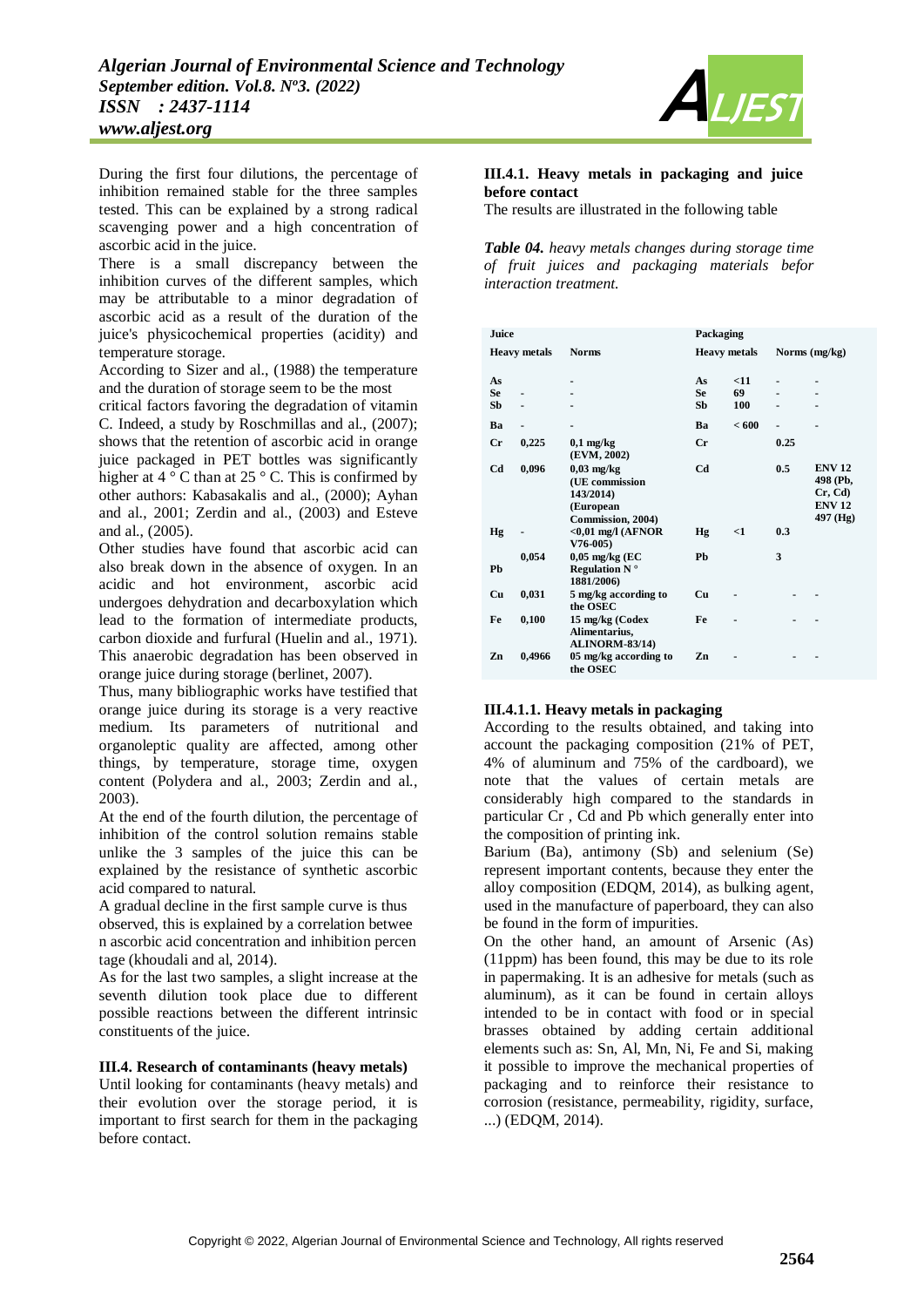## **III.4.1.2. Heavy metals in juice**

According to the results obtained and illustrated in Table 5, it is found that values are higher or lower for Cr and Cd compared to the standards.

Indeed, Cr is generally present in all foodstuffs in trivalent form. It is found in fruits, in small quantities  $(0.1 \text{ mg} / \text{kg})$ . According to a study by (Nordic and al., 1995), he found that Cr generally comes from food processing (the case of orange fruits in juice).

As for Cd, it is generally found in most foodstuffs at a concentration ranging from 0.005-0.1 mg / kg of food (Freiberg and al., 1986). The lowest values are found in dairy products and beverages (European Commission, 2004).

In this work, it should be noted that the values of Pb Zn, Fe and Cu comply with standards (see table 5), these compounds are considered to be primary metabolites naturally present in the plant matrix (Regulation 1935/2004).

#### **III.4.2 Evolution of heavy metals during the storage period**

The results of the analysis of heavy metals after the contact obtained are illustrated in the following table.

*Table 05. Evolution of heavy metals in packaging samples (from 15 to 90 days).*

| days<br><b>Metals</b> | Without<br>contact | $\mathbf{0}$ | 15             | 30       | 45       | 60             | 75       | 90     | <b>SRL</b><br>(mg/kg)                              |
|-----------------------|--------------------|--------------|----------------|----------|----------|----------------|----------|--------|----------------------------------------------------|
| $_{\rm Cr}$           | < 8                | < 8          | $\leq$ 5       | < 8      | <6       | <11            | $\leq$ 9 | < 8    | 0,250<br>(EFSA,<br>2010)                           |
| Hg                    | $\leq$ 1           | $\leq$ 1     | <1             | $\leq$ 1 | $\leq$ 1 | $\leq$ 1       | <1       | <1     | 0,003<br>$(P-$<br>SC-EMB)                          |
| C <sub>d</sub>        | $<$ 30             | $<$ 30       | $<$ 30         | $<$ 30   | $<$ 30   | $<$ 30         | $<$ 30   | $<$ 30 | 0,005<br>(EU Council<br>Directive<br>$98/83$ / EC) |
| As                    | 11                 | 10           | 10             | 10       | 12       | 11             | 12       | 11     | 0,002<br>$(P-$<br>SC-EMB)                          |
| <b>Sb</b>             | < 100              | <60          | < 90           | <70      | <70      | < 80           | 90       | 90     | 0,04<br>(EFSA,<br>2004)                            |
| <b>Se</b>             | 69                 | 66           | 69             | 69       | 69       | 68             | 64       | 69     | ÷,                                                 |
| Ba                    | 600                | 500          | 500            | 600      | 600      | 600            | 600      | 600    | 1,2<br>$(P -$<br>SC-EMB)                           |
| Pb                    | $\overline{7}$     | 6            | $\overline{7}$ | 6        | 8        | $\overline{7}$ | 9        | 9      | 0,010<br>$(P-$<br>SC-EMB)                          |

SRL : specific release limit.

According to the results obtained in **table.5**, it can be seen that the concentration of heavy metals remains unchangeable, with a slight variation from one sample to another for some, of which it is less than 10 ppm for Sb, less than 2 ppm for As and the Pb, less than 5 ppm for Cr and less than 100 ppm for Ba. However, variations in the content of Arsenic (As) are probably due to external pollution.

For Antimony (Sb): a remarkable decrease of less than 30 ppm by adding to the control sample  $\left($  < 100 ppm), this variation is directly related to the concentration of antimony in the PET because it is combined and used as catalyst in the form of Sb2O3

at high temperature, at a concentration of 300 mg of Sb / kg of plastic in its production phases, which in certain cases causes the increase in the migration of this element in the food (OFSP, 2007).

Mercury (Hg) and Cd: contents obtained are correlated with the results of the control sample, they are however not in conformity with the standards, and do not change during storage.

For chromium and lead: The values show a slight variation in addition to the control sample  $\overline{\left(}$  <3 ppm), this variation results from their use as a pigment for paper (Cr) and printing ink (Pb) (EVM, 2002).

## **III.4.2.2 Evaluation of heavy metals in juice**

The results of the heavy metal consultations in the juice are summarized in the following table:

|  | <b>Table 06.</b> Evolution of heavy metals in juice |  |  |  |
|--|-----------------------------------------------------|--|--|--|
|  | samples (from 15 to 90 days)                        |  |  |  |

| Days<br>Heavy<br>metals | Without<br>Touching | 15   | 30            | 45    | 60   | 75            | 90    |
|-------------------------|---------------------|------|---------------|-------|------|---------------|-------|
| Fe                      | 0.100               | 0.13 | 0,10          | 0.099 | 0.08 | 0.09          | 0.074 |
|                         |                     | 8    | 3             |       | 2    |               |       |
| Cu                      | 0,031               | 0.03 | 0.05          | 0.019 | 0.04 | 0,02          | 0,007 |
|                         |                     |      | 4             |       |      | 3             |       |
| Ph                      | 0.054               | 0.04 | 0.05          | 0.026 | 0.05 | 0.02          | 0.050 |
|                         |                     |      | 8             |       | 3    | 2             |       |
| Zn                      | 0,4966              | 0.22 |               | 0,369 | 0.16 | 0.06          | 0,018 |
|                         |                     | 61   |               |       | 38   | $0.5^{\circ}$ |       |
| Cd                      | 0.096               | 0.11 | 0.10          | 0.104 | 0.10 | 0.12          | 0.113 |
|                         |                     | 6    | $\mathcal{L}$ |       | 3    |               |       |
| Cr                      | 0,225               | 0,20 | 0.16          | 0.405 | 0.07 | 0.74          | 0,505 |
|                         |                     | 2    | 2             |       | 3    |               |       |

Iron: No considerable variation is noticed. Indeed, the presence of small amounts of Iron in the 7 samples may be the consequence of its use as food colors, and of the use of its soluble salts as pigment in materials in food contact (Beliles, 1994), as it can come from food processing equipment (case of juice).

For copper: the concentrations vary from one sample to another, but they always remain below the standard (see table 4). Indeed, Cu is naturally present in the foodstuff in particular in the juice (EU-RAR, 2008).

Lead: the results obtained are close to the norm, Pb can seep into the ground and can be absorbed by the fruits intended for the manufacture of juice, (Panisset and al., 2003).

For Zinc: the contents obtained are lower compared to the standard, according to the ATSDR (2005), Zn is used as a galvanized alloy and antirust in materials in contact with food in very limited quantities.

Cadmium: Cd contents are lower in juice compared to other foods (Panisset et al., 2003). In our case, they are slightly higher than the norm.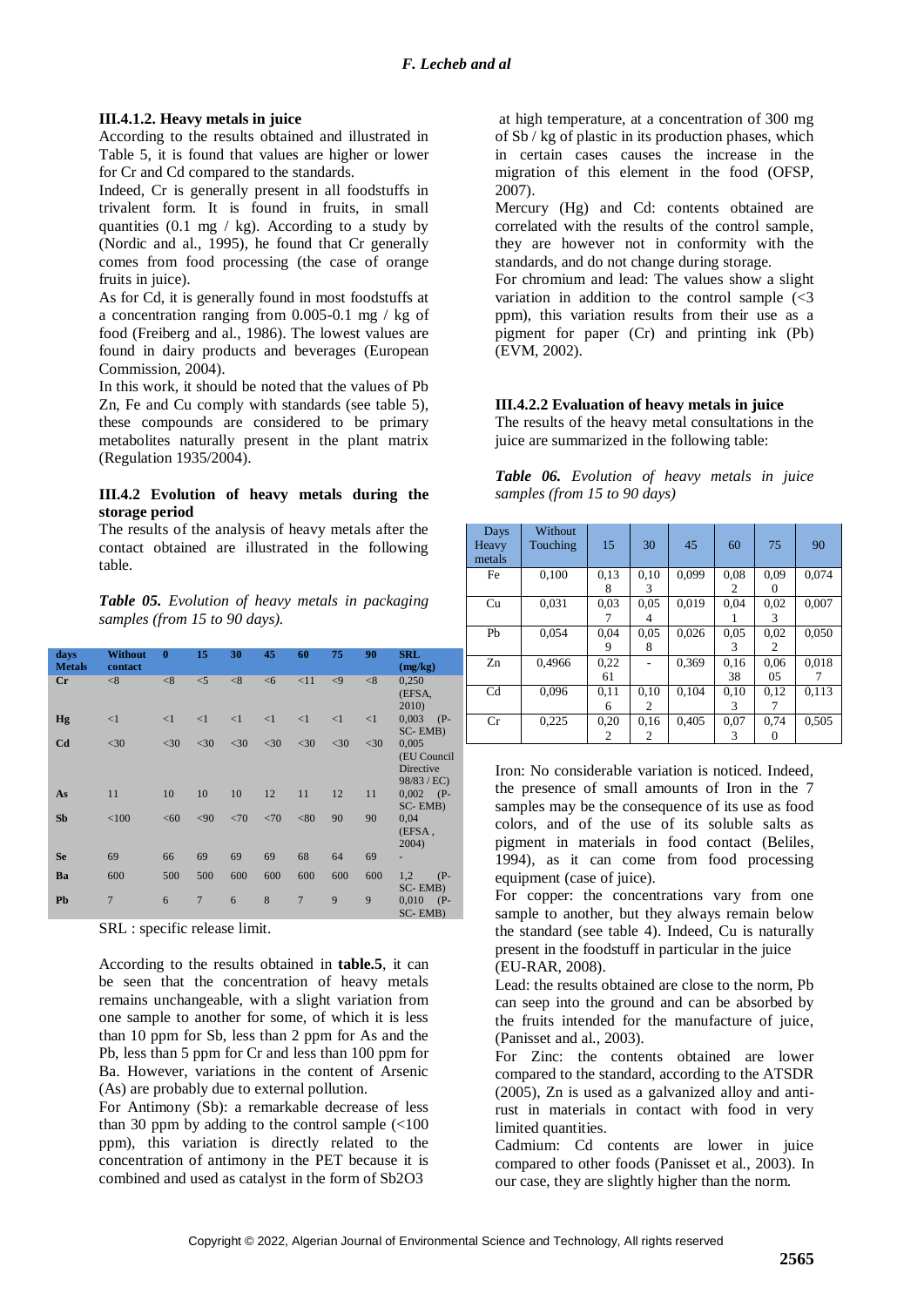The main sources are the use of Cd in the manufacture of plastic (PET layer) and its transfer from the soil to the edible parts of plants (fruits). Chromium: there are more or less considerable variations compared to the control sample and standards, this content results from its use in the manufacture of paper and generally comes from the process of food processing by robots or kneaders (EVM , 2002).

#### **III.4.3. Global Migration Test**

In this case, 03% acetic acid was used with a test duration of 2 hours, the results obtained for all of the samples revealed a migrat concentration of less than 1 ppm, supposed a quantity of migrat less than  $0.16$  mg / dm<sup>2</sup> of packaging, which complies with the limits authorized by the instruction of August 29, 1991 and by the decree of January 02, 2003, making reference to European directives 82/711 / EEC, 85/572 / EEC, 89/109 / CEE, 2002/72 / CE relating to plastic materials and articles placed or intended to be in contact with foodstuffs, products and food beverages, appeared in the official journal of January 29, 2003.

The analyzes carried out by the flame SAA after overall migration test, did not give any remarkable change in terms of heavy metal concentration for all of the samples (see Table 06). This justifies the absence of migration (meets LLS standards), knowing that this material (packaging) has its own LLS.

Since the first layer of contact with our drink is PET, and according to the study carried out by AFSSA which demonstrated that at 25 ° C the diffusion of migrants in PET is much too slow to be detectable, this justifies the results that 'we obtained (Feigenbaue and Barthélémy, 2006).

A study on the water / PET interaction and migration tests at 40 ° C for 10 days and simulated with 3% acetic acid revealed results not exceeding 1.5 μg / l of food (calculated for a 1.5-liter bottle). This value is valid for migration in water and in aqueous and acidic foods and beverages (Barthélémy and Feigenbaum, 2006). For this exposure (1.5  $\mu$ g / person / day), the health risk is statistically low, since few chemicals are capable of inducing cancer with a probability of 1 in 1 million.

The CSHPF and the AFSSA have also adopted an exposure threshold of 1.5 μg / person / day as the toxicological concern threshold, provided that there is an additional examination of the chemical structure. The Council of Europe also specifies that the toxicological evaluation of substances whose migration is less than  $0.5 \mu g$  / kg of food or 1.5  $\mu g$ / person / day consists in ensuring that they are not carcinogenic, for example by verifying that they do



not contain any structural reason for warning of carcinogenesis (SCF, 2000).

## **VI. Conclusion**

This work present data on the concentrations of minerals and heavy metals in commercial fruit juices present on Algeria market. No contamination was detected in the food according to the results obtained, which was confirmed by mineral and heavy metal analysis, as well as ascorbic acid analysis. In addition, the tetra pack in contact with the orange juice matrix is an inert material at ambient temperature and humidity throughout the entire storage period and can in no way alter the physico-chemical and bacteriological of juice characteristics. Also, the absence of migration of the constituents (from juice) to the packaging was found. The present study makes it possible to highlight the absence of interaction between tetra packaging style packaging and liquid food (Juice) packaging and to ensure its ability to protect the latter against the various deterioration factors, which means that it is listed as one of the best packaging intended to be in contact with the food.

finaly, other storage condition (time and temperature), packaging and food for other items must also tested, for example, packaging for cosmetics, medicine, chemicals ... and other.

## **V. References**

- 1. ALINORM 83/12A. Programme mixte FAO/OMS sur les norms alimentaires Commission du codex alimentarius. Quinzième session Rome, 4-15 juillet 1983. *Rapport de la seizième session du comité du codex sur les additifes alimentaires.*
- 2. ALINORM 05/28/39. 2005. Programme mixte FAO/OMS sur les normes alimentaires. Commission de codex alimentarius. Vingt-huitième session Rome (Italie), 4 - 9 juillet 2005. Rapport de la quatrième session du groupe intergouvernementale spécial du codex sur les jus de fruits et de légumes Fortaleza, Ceará (Brésil).
- 3. Arfa, D. Suivi des caractéristiques microbiologique et physico-chimique des jus des dattes conservés par irradiation gamma. *Thèse de technicien supérieur en Industrie agroalimentaire* (2008).
- 4. Askar, A. Flavor changes during processing and storage of fruit juices-II. Interaction with packaging materials. *Fruit Processing*, 11 (1999) 432–439.
- 5. Ashworth, D.J.; Alloway, B J. *Environmental Pollut*. 127 (2004) 137-144.
- 6. ATSDR. Toxicological profile for Zinc. US Department of health & human services. Public health service. Agency for toxic substances and disease registry (2005).
- 7. Ayhan, Z.; Yeom, H .; W., Zhang, Q H.; Min, D.B. Flavor, color, and vitamin C retention of pulsed electric field processed orange juice in different packaging materials. J. Agric. Food Chem., 49 (2001), 669–674.
- 8. Beliles, R P. The metals. In: Patty's Industrial Hygiene and Toxicology, Fourth edition, Volume 2, Part C (1994).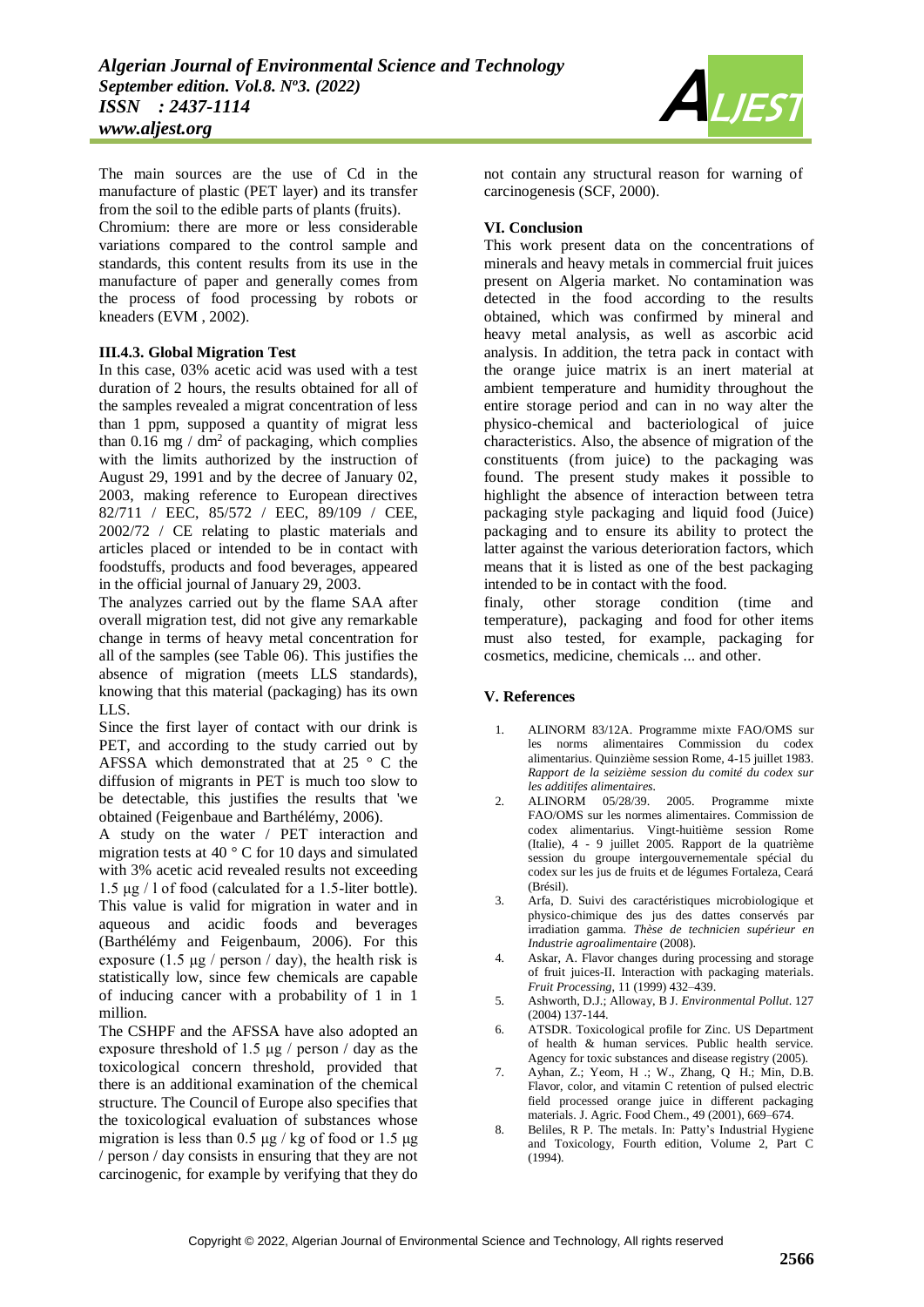- 9. Berlinet, C. Etude de l'influence de l'emballage et de la matrice sur la qualite du jus d'orange. Sciences du Vivant [q-bio]. ENSIA (AgroParisTech), Français (2006).
- 10. Bourokaa A. Etude biochimique de l'adulteration du jus de fruits. Université de Carthage - Microthèse. Institut National des Sciences Appliquées et de Technologie (2012)**.**
- 11. Codex Stan . Norme codex pour les oranges (2004).
- 12. Commission Européenne. Directive 98/83/CE du Conseil du 3 Novembre 2004 relative à la qualité des eaux destinées à la consommation humaine (2004).
- 13. Echeverria, E.; Valich, J. Enzymes of sugar and acid metabolism in stored Valencia oranges. *Journal of the American Society for Horticultural Science*.114 (1989) 445-449.
- 14. EDQM (Direction européenne de la qualité du medicament et soins de santé). (2014). Métaux et alliage constitutifs des matériaux et objets pour contact alimentaire.
- 15. Esteve, M. J.; Frıgola, A.; Rodrigo, C.; Rodrigo, D. Effect of storage period under variable conditions on the chemical and physical composition and colour of Spanish refrigerated oranage juices. *Food and Chemical Toxicology*, 43 (2005) 1413–1422.
- 16. EU-RAR (European Risk Assessment Report).. Copper Voluntary Risk Assessment Report.European Copper Institute (2008).
- 17. EVM. Expert Group on Vitamins and Minerals. Review of Chromium (2002).
- 18. FAO/OMS. Codex alimentarius. Programme mixte FAO/OMS sur les normes alimentaires. Commission de codex alimentarius. Rapport de la Trente-sixième session du comité du codex sur les additifs alimentaires et les contaminants. 15p (2003).
- 19. Fan, Y-Y.; Zheng, J-L.; Ren, J-H.; Luo, J.; Cui, X-Y.; Ma, LQ. Effects of storage temperature and duration on release of antimony and bisphenol A from polyethylene terephthalate drinking water bottles of China. *Environnement Pollutution*. 192(2014)113–20.
- 20. Fayoux, S C.; Seuvre, A M.; Voilley, A J.;. Aroma transfer in and through plastic packagings: Orange juice and d-limonene. A review. Part I: Orange juice aroma sorption. *Packaging Technology and Science*, 10 (1997) 69–82.
- 21. Feigenbaum, A. ; Barthélémy E. Evaluation sanitaire des matériaux en poly (éthylène téréphtalate) recyclés utilisés en tant que matériaux au contact des denrées alimentaires et de l'eau de boisson (2006).
- 22. Friberg, L.; Kjellström, T.; Nordberg, G.F. Cadmium. In: Friberg, L., Nordberg, G.F., Vouk, V.B. *Handbook on the toxicology of metals*. Second Edition. Elsevier, Amsterdam, New York, Oxford (1986).
- 23. Fathabad, AE.; Shariatifar, N.; Moazzen, M. Nazmara, S.; Fakhri, Y.; Alimohammadi, M. . Determination of heavy metal content of processed fruit products from Tehran's market using ICP-OES: a risk assessment study. *Food Chem Toxicol.*;115 (2018) 436–46.
- 24. Grażyna, K.; Urszula, P.; Radosław, K.; Artur, M. Determination of the content of selected trace elements in Polish commercial fruit juices and health risk assessment. *Open Chemistry* ; 18 (2020) 443–452
- 25. Huelin, F E.; Coggiola, I M.; Sidhu, G C.,; Kennett, H. The anaerobic decomposition of ascorbic acid in the pH range of foods and in more acid solution. *Journal of the Science of Food and Agriculture.* 22(1971) 540- 542.
- 26. Kabasakalis, V. ; Siopidou, D. ; Moshatou, E. Ascorbic acid content of commercial fruit juices and its rate of loss upon storage. *Food Chemistry*, 70(2000) 325–328.
- 27. Konkol, L. Contaminants levels in recycled PET plastic, *Swinburne University of Technology, Victoria (Australia*) (2004). Thesis.
- 28. Khoudali, S.; Benmessaoud, D.; Essaqui, A.; Zertoubi, M. ; Azzi, M. ; Benaissa, M. Equipe de

Chimie Agroalimentaire et Chimie des substances Naturelles Végétales et Marines, Faculté des Sciences Ain Chock, *Université Hassan II-Casablanca – Morocco* (2013).

- 29. Leland, J.V. Flavor Interactions: The Great Whole. *Food Technology* 51 (1997)) 75-80.
- 30. Miller, D M.; Miller, W P. Land application of waste. Summer M.E (ed) Handbook of soil (2000).
- 31. Nagy, S.; Shaw, P E. Factors Affecting The Flavour of citrus Fruit. In: Morton, I. D.; MacLeod, A.J. (Eds.). *Food Flavours. Part C: The Flavour of Fruits. Elseiver*. (1990) 93-124.
- 32. Nielsen, T. ; Jagerstad, M. Flavour scalping by food packaging. *Trends food science and technology* (1994), vol 5.
- 33. Nordic Council of Ministers. Risk evaluation of essential trace elements – essential versus toxic levels of intake. Report of a Nordic project group. Ed.: Oskarsson, A. Nordic Council of Ministers, (1995) *Copenhagen, Denmark*.
- 34. OFSP (Office fédéral de la santé publique). Animoine dans les denrées alimentaires et repas de commodité conditionnés en barquettes de PET (2007).
- 35. Okoronkow, N E.; Igwe, J C.; Nwuchekwa, E C. *African Journal of Biotechnology* Vol. 4 (13) (Dec. 2005) 1521-1524.
- 36. Panisset, J. C.; Dewailly, E.; Doucet-Leduc, H. Contamination alimentaire. In: Environnement et santé publique-Fondements et pratiques (2003) 369-395.
- 37. Park, G. L., Byers J. L., Pritz C. M., Nelson D. B.; Navarro, J. L.; Smolensky, D. C.; Vandercook, C. Characteristics of California Navel Orange Juice and Pulpwash. *Journal of Food Science*. 48 (1983) 627- 632
- 38. Polydera, A. C.; Stoforos, N. G. ; Taoukis, P. S. Comparative shelf life study and vitamin C loss kinetics in pasteurised and high pressure processed reconstituted orange juice, *Journal of Food Engineering,* 60 (2003) 21-29.
- 39. Règlement (CE) N°1935/2004 du parlement européen et du conseil du 27 octobre 2004, concerned les métaux et objet destines à entrer en contacte avec des denrées alimentaires et abrogeant les directives80/590/CEE.
- 40. Rodushkin, I.; Magnusson, A. Aluminium migration to orange juice in laminated paperboard packages. *Journal of food composition and analysis*. 18(2005) 365–74.
- 41. Rouseff, R.; Nagy, S. A Multivariate Pattern Recognition Approach for Identifying Quality Factors in Florida Orange Juice. In: Martens. *Flavour Science and Technology*. (1987) 481- 488.
- 42. SCF on 22 november 2000. Guidelines of the Scientific Committee on Food for the presentation of an application for the safety assessment of a substance to be used in food contact materials prior to its authorisation. SCF/CS/PLEN/GEN/90 Final, 8 December 2000.
- 43. Siegmund, B.; Derler, K.; Pfannhauser, W. Chemical and sensory effects of glass and laminated carton packages on fruit juice products—Still a controversial topic. *lebensm wiss u technology journal*, 37(2004) 481–488.
- 44. Sizer, C. E.; Waugh, P. L.; Edstam, S.; Ackermann, P. Maintaining flavor and nutrient quality ofaseptic orange juice— storage temperature is one of the primary factors affecting stability. *Food Technology*. 42 (1988) 152–159.
- 45. Tasnim, F.; Hossain, M.A.; Nusrath, S.; Hossain, K.M.; Lopa, D.; Formuzul Haque, K.M. Quality Assessment of Industrially Processed Fruit Juices Available in Dhaka City. *Malaysian Journal of Nutrition*, 16(2010) 431-438.
- 46. Vousta, D.; Grimarins, A.; Sammara, C. *Environ. Pollut*.; 94(3) (1996) 325-335.